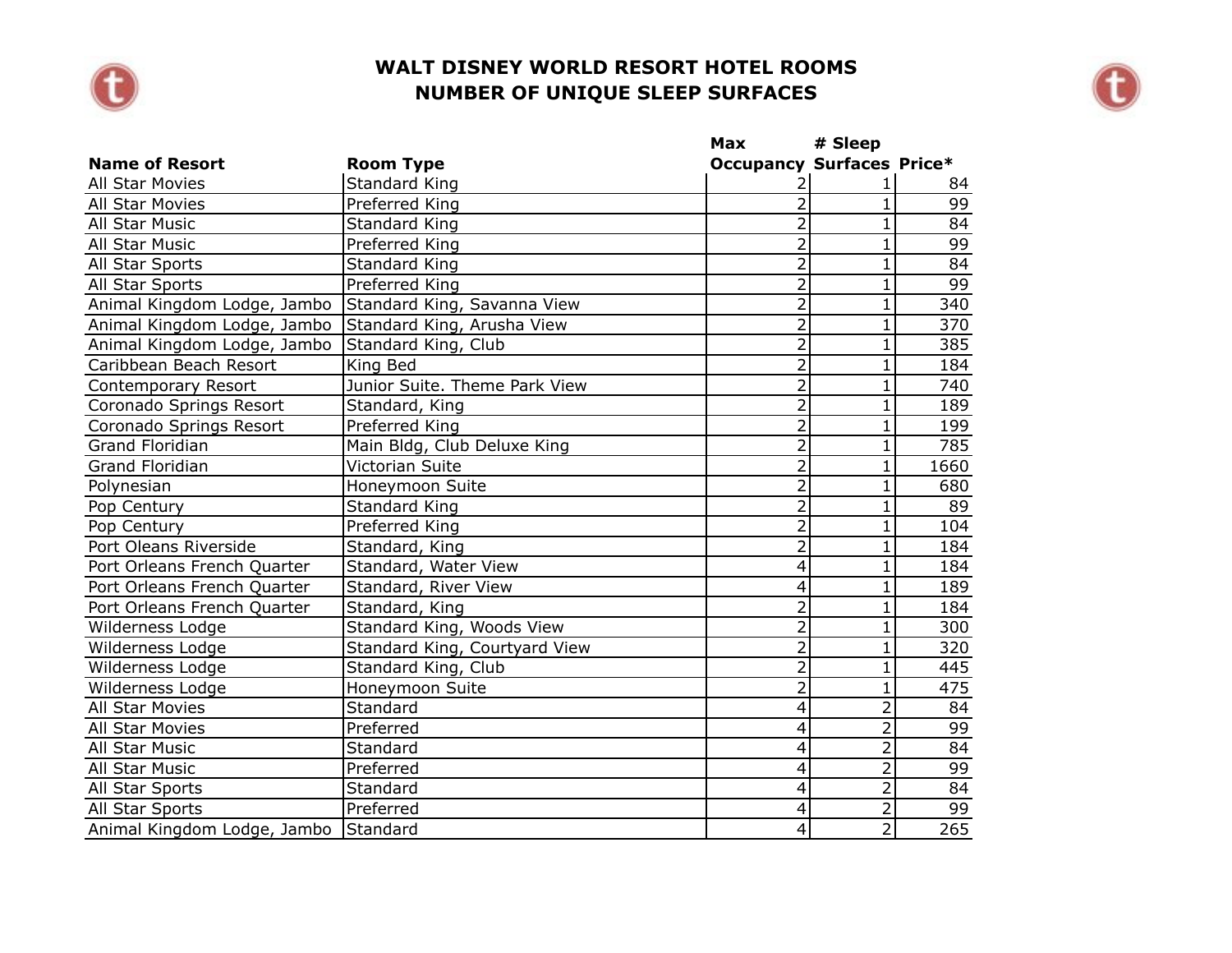



| Animal Kingdom Lodge, Jambo Standard, Pool View    |                               | $\overline{4}$            | $\overline{2}$ | 275 |
|----------------------------------------------------|-------------------------------|---------------------------|----------------|-----|
| Animal Kingdom Lodge, Jambo Standard, Savanna View |                               | $\overline{4}$            | $\overline{2}$ | 340 |
| Animal Kingdom Lodge, Jambo                        | Standard, Arusha View         | 4                         | $\overline{2}$ | 370 |
| Animal Kingdom Lodge, Jambo                        | Standard, Club                | $\overline{4}$            | $\overline{2}$ | 385 |
| Animal Kingdom Lodge, Jambo                        | Studio Villa, Value           | $\overline{4}$            | $\overline{2}$ | 300 |
| Animal Kingdom Lodge, Jambo                        | Studio Villa, Standard        | 4                         | $\overline{2}$ | 355 |
| Animal Kingdom Lodge, Jambo                        | Studio Villa, Savanna         | 4                         | $\overline{2}$ | 440 |
| Animal Kingdom Lodge, Jambo                        | Studio Villa, Club            | $\overline{\mathbf{4}}$   | $\overline{2}$ | 505 |
| Animal Kingdom Lodge, Jambo                        | 1BR Villa, Value              | 4                         | $\overline{2}$ | 435 |
| Animal Kingdom Lodge, Kidani                       | Standard Studio Villa         | 4                         | $\overline{2}$ | 355 |
| Animal Kingdom Lodge, Kidani                       | Savanna View, Studio Villa    | $\overline{4}$            | $\overline{2}$ | 430 |
| Bay Lake Tower, Contemporary                       | Standard Studio Villa         | $\overline{4}$            | $\overline{2}$ | 415 |
| Bay Lake Tower, Contemporary                       | Studio Villa, Lake View       | $\overline{4}$            | $\overline{2}$ | 445 |
| Bay Lake Tower, Contemporary                       | Studio Villa, Theme Park View | $\overline{4}$            | $\overline{2}$ | 485 |
| Beach Club                                         | Standard King, Water View     | $\overline{3}$            | $\overline{2}$ | 420 |
| Beach Club                                         | Standard King, Garden View    | $\overline{3}$            | $\overline{2}$ | 345 |
| Beach Club                                         | Standard King, Club           | $\overline{3}$            | $\overline{2}$ | 475 |
| Beach Club                                         | Standard Club, Water View     | $\overline{4}$            | $\overline{2}$ | 555 |
| Beach Club                                         | 1BR Suite, Club King          | $\overline{\overline{3}}$ | $\overline{2}$ | 620 |
| Beach Club                                         | <b>1BR Nantucket Suite</b>    | $\overline{2}$            | $\overline{2}$ | 925 |
| <b>Beach Club Villas</b>                           | Studio Villa                  | $\overline{4}$            | $\overline{2}$ | 345 |
| <b>Beach Club Villas</b>                           | 1BR Villa                     | $\overline{\mathbf{4}}$   | $\overline{2}$ | 500 |
| Boardwalk Inn                                      | Standard King, Water View     | $\overline{\mathbf{3}}$   | $\overline{2}$ | 445 |
| Boardwalk Inn                                      | Standard King, Club           | $\overline{\mathbf{3}}$   | $\overline{2}$ | 500 |
| Boardwalk Inn                                      | Garden Cottage                | $\overline{4}$            | $\overline{2}$ | 695 |
| <b>Boardwalk Villas</b>                            | Studio Villa                  | 4                         | $\overline{2}$ | 345 |
| <b>Boardwalk Villas</b>                            | 1BR Villa                     | $\overline{4}$            | $\overline{2}$ | 500 |
| Caribbean Beach Resort                             | Standard                      | $\overline{4}$            | $\overline{2}$ | 159 |
| Caribbean Beach Resort                             | Standard, Water View          | $\overline{\mathbf{4}}$   | $\overline{2}$ | 184 |
| Caribbean Beach Resort                             | Standard, Pirate              | 4                         | $\overline{2}$ | 189 |
| Caribbean Beach Resort                             | Water View, Pirate            | $\overline{4}$            | $\overline{2}$ | 214 |
| Caribbean Beach Resort                             | Preferred                     | 4                         | $\overline{2}$ | 184 |
| <b>Contemporary Resort</b>                         | Standard King, Garden Wing    | $\overline{3}$            | $\overline{2}$ | 315 |
| <b>Contemporary Resort</b>                         | Garden Wing, Garden View King | $\overline{3}$            | $\overline{2}$ | 365 |
| Contemporary Resort                                | Garden Wing, Deluxe           | $\overline{\mathbf{3}}$   | $\overline{2}$ | 410 |
| <b>Contemporary Resort</b>                         | Tower, King, Bay Lake View    | $\overline{3}$            | $\overline{2}$ | 440 |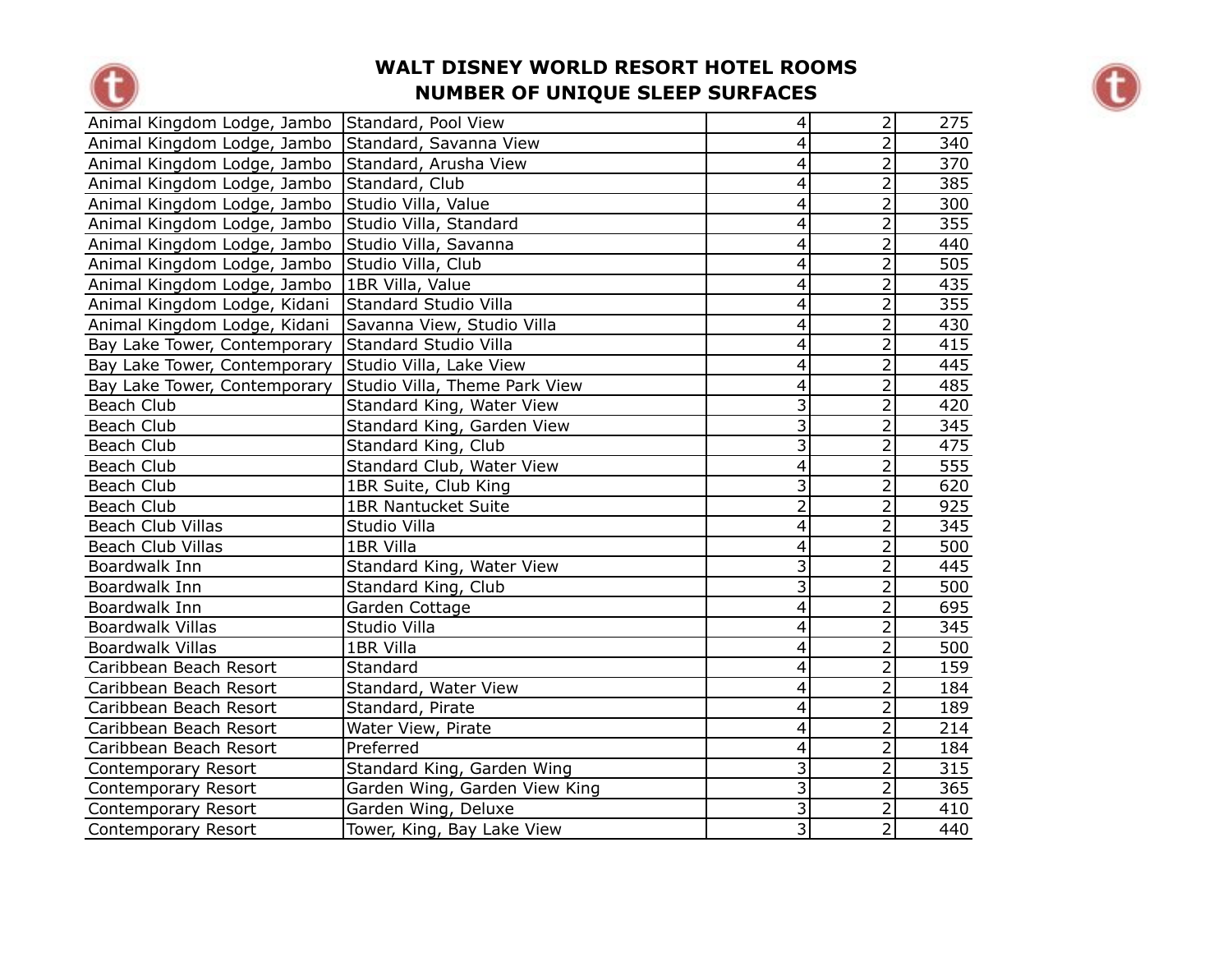



| Contemporary Resort         | Tower, King, Theme Park View              | $\overline{3}$            | $\overline{2}$ | 485              |
|-----------------------------|-------------------------------------------|---------------------------|----------------|------------------|
| Contemporary Resort         | Standard King, Club                       | $\overline{3}$            | $\overline{2}$ | 580              |
| Contemporary Resort         | Magic Kingdom View, Club King             | $\overline{3}$            | $\overline{2}$ | 630              |
| Contemporary Resort         | Junior Suite, Bay Lake View               | $\overline{4}$            | $\overline{2}$ | 740              |
| Contemporary Resort         | 1BR Suite, Bay Lake View                  | 4                         | $\overline{2}$ | 1580             |
| Contemporary Resort         | 1BR Suite, Theme Park View                | 4                         | $\overline{2}$ | 1680             |
| Coronado Springs Resort     | Standard                                  | $\overline{\mathbf{4}}$   | $\overline{2}$ | 164              |
| Coronado Springs Resort     | Standard, Water View                      | 4                         | $\overline{2}$ | 189              |
| Coronado Springs Resort     | Preferred                                 | 4                         | $\overline{2}$ | 189              |
| Coronado Springs Resort     | Junior Suite, King                        | 4                         | $\overline{2}$ | 365              |
| Coronado Springs Resort     | 1BR King Suite                            | $\overline{\mathbf{4}}$   | $\overline{2}$ | 670              |
| Coronado Springs Resort     | 1BR Suite, Casitas                        | $\overline{6}$            | $\overline{2}$ | 670              |
| Grand Floridian             | Standard Out Bldg King, Garden View       | $\overline{\mathbf{3}}$   | $\overline{2}$ | 460              |
| <b>Grand Floridian</b>      | Standard Out Bldg King, Lagoon View       | $\overline{\overline{3}}$ | $\overline{2}$ | $\overline{515}$ |
| Grand Floridian             | Standard Out Bldg King, Theme Park View   | $\overline{3}$            | $\overline{2}$ | 555              |
| <b>Grand Floridian</b>      | Standard Out Bldg, Club, King             | $\overline{3}$            | $\overline{2}$ | 570              |
| <b>Grand Floridian</b>      | Deluxe Garden                             | 4                         | 2              | 535              |
| <b>Grand Floridian</b>      | Standard Main Bldg, King, Club            | $\overline{3}$            | $\overline{2}$ | 760              |
| <b>Grand Floridian</b>      | Main Bldg, Club Deluxe                    | $\overline{\mathbf{4}}$   | $\overline{2}$ | 785              |
| Grand Floridian             | Out Bldg 1BR Suite, Club, Theme Park View | 4                         | $\overline{2}$ | 1185             |
| Old Key West                | Studio Villa                              | $\overline{\mathbf{4}}$   | $\overline{2}$ | 315              |
| Polynesian                  | Standard King                             | $\overline{3}$            | $\overline{2}$ | 405              |
| Polynesian                  | Standar King, Lagoon View                 | $\overline{3}$            | $\overline{2}$ | 505              |
| Pop Century                 | Standard                                  | 4                         | $\overline{2}$ | 89               |
| Pop Century                 | Preferred                                 | $\overline{\mathbf{4}}$   | $\overline{2}$ | 104              |
| Port Oleans Riverside       | Standard, Garden View                     | $\overline{4}$            | $\overline{2}$ | 169              |
| Port Oleans Riverside       | Preferred                                 | 4                         | $\overline{2}$ | 184              |
| Port Oleans Riverside       | <b>Riverside River View</b>               | $\overline{4}$            | $\overline{2}$ | 189              |
| Port Orleans French Quarter | Standard                                  | $\overline{\mathbf{4}}$   | $\overline{2}$ | 159              |
| Port Orleans French Quarter | Standard, Garden View                     | $\overline{\mathbf{4}}$   | $\overline{2}$ | 169              |
| Saratoga Springs            | Studio Villa                              | 4                         | $\overline{2}$ | 315              |
| Saratoga Springs            | 1BR Villa                                 | 4                         | $\overline{2}$ | 435              |
| Wilderness Lodge            | Standard                                  | 4                         | $\overline{2}$ | 265              |
| Wilderness Lodge            | Standard, Woods View                      | 4                         | $\overline{2}$ | 300              |
| Wilderness Lodge            | Stnndard, Courtyard View                  | 4                         | $\overline{2}$ | 320              |
| Wilderness Lodge            | Standard, Club                            | $\overline{4}$            | $\overline{2}$ | 445              |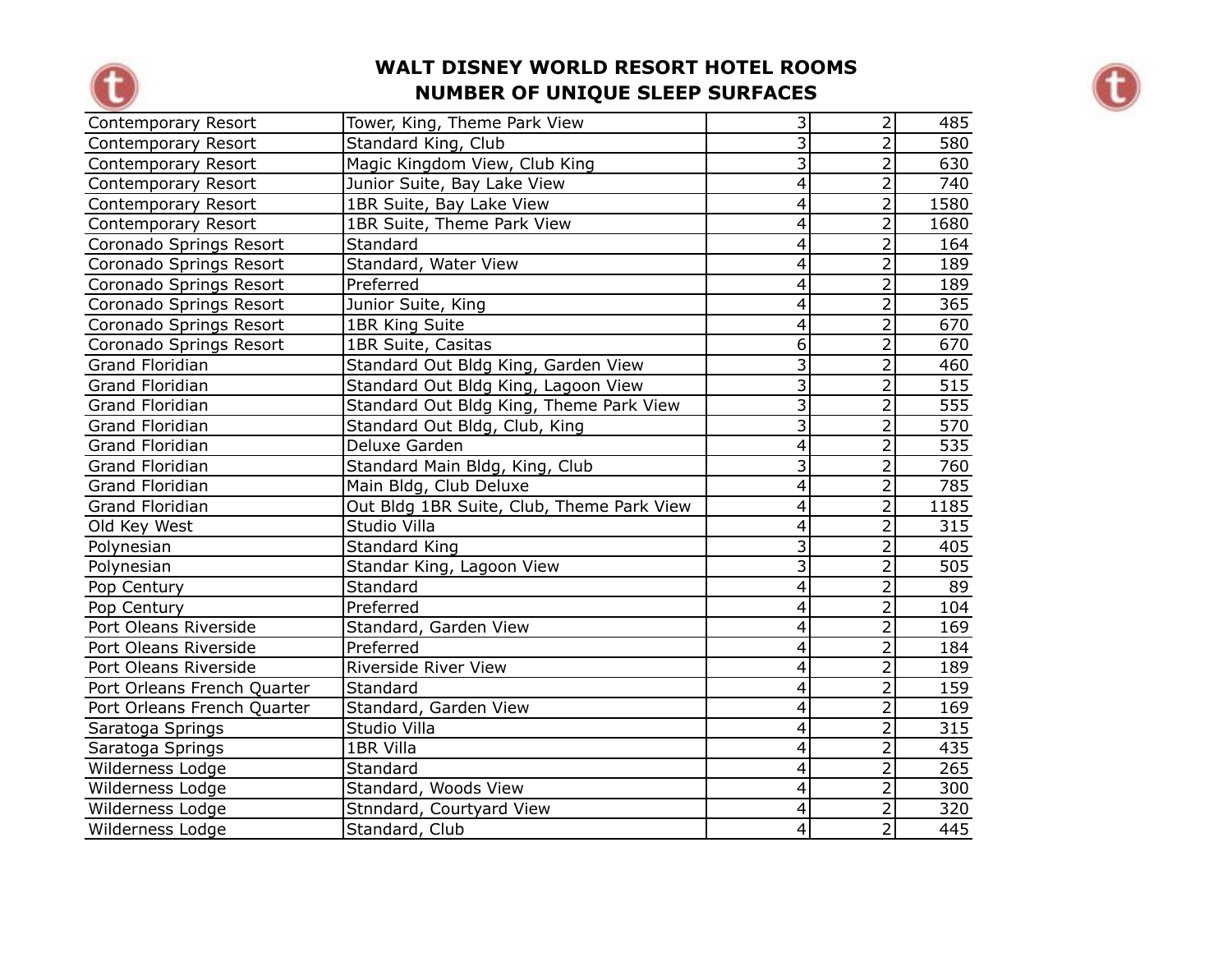



| Wilderness Lodge                                            | <b>VP Suite</b>                  | $\overline{\mathbf{4}}$ | $\overline{2}$          | 915             |
|-------------------------------------------------------------|----------------------------------|-------------------------|-------------------------|-----------------|
| Wilderness Lodge                                            | Pres Suite                       | $\overline{\mathbf{4}}$ | $\overline{2}$          | 1030            |
| Wilderness Lodge Villas                                     | Studio Villa                     | 4                       | 2                       | 355             |
| Wilderness Lodge Villas                                     | 1BR Villa                        | 4                       | $\overline{2}$          | 485             |
| Yacht Club                                                  | <b>Standard King</b>             | $\overline{3}$          | $\overline{2}$          | 335             |
| Yacht Club                                                  | Standard King, Garden View       | $\overline{\mathbf{3}}$ | $\overline{2}$          | 345             |
| Yacht Club                                                  | Standard, Club                   | $\overline{5}$          | $\overline{2}$          | 475             |
| Yacht Club                                                  | Standard King, Club              | $\overline{3}$          | $\overline{2}$          | 475             |
| Yacht Club                                                  | Standard, Garden View Club       | $\overline{5}$          | $\overline{2}$          | 480             |
| Yacht Club                                                  | Standard King, Garden View Club  | $\overline{3}$          | $\overline{2}$          | 480             |
| Yacht Club                                                  | Lagoon Room, Club                | $\overline{\mathbf{4}}$ | $\overline{2}$          | 555             |
| Yacht Club                                                  | Deluxe Club                      | 4                       | $\overline{2}$          | 650             |
| Yacht Club                                                  | 2BR Suite, Club                  | 4                       | $\overline{2}$          | 1420            |
| Animal Kingdom Lodge, Jambo   Standard, Bunk Bed, Pool View |                                  | 4                       | 3                       | 305             |
| Animal Kingdom Lodge, Jambo                                 | Standard, Bunk Bed, Savanna View | $\overline{4}$          | $\overline{3}$          | $\frac{1}{375}$ |
| Animal Kingdom Lodge, Jambo                                 | Standard, Bunk Bed, Arusha View  | $\overline{\mathbf{4}}$ | 3                       | 405             |
| Animal Kingdom Lodge, Jambo                                 | 1BR Suite, Club, Garden View     | $\overline{6}$          | 3                       | 780             |
| Animal Kingdom Lodge, Jambo                                 | 1BR Suite, Savanna View          | $\overline{6}$          | $\overline{3}$          | 830             |
| Animal Kingdom Lodge, Jambo                                 | 2BR Suite, Club                  | $\overline{8}$          | 3                       | 1430            |
| Animal Kingdom Lodge, Jambo                                 | VP Suite                         | $\overline{6}$          | 3                       | 2100            |
| Animal Kingdom Lodge, Jambo                                 | 1BR Villa, Standard View         | $\overline{5}$          | 3                       | 500             |
| Animal Kingdom Lodge, Jambo                                 | 1BR Villa, Savanna View          | $\overline{5}$          | $\overline{3}$          | 575             |
| Animal Kingdom Lodge, Jambo                                 | 1BR Villa, Club                  | $\overline{5}$          | $\overline{3}$          | 700             |
| Animal Kingdom Lodge, Kidani                                | Standard 1BR Villa               | $\overline{5}$          | $\overline{3}$          | 515             |
| Animal Kingdom Lodge, Kidani                                | Savanna View, 1BR Villa          | $\overline{5}$          | $\overline{3}$          | 590             |
| Art of Animation                                            | <b>Family Suite</b>              | $\overline{6}$          | $\overline{\mathbf{3}}$ | 249             |
| Bay Lake Tower, Contemporary                                | Standard 1BR Villa               | $\overline{5}$          | 3                       | 515             |
| Bay Lake Tower, Contemporary                                | 1BR Villa, Lake View             | $\overline{5}$          | $\overline{3}$          | 545             |
| Bay Lake Tower, Contemporary                                | 1BR Villa, Theme Park View       | $\overline{5}$          | $\overline{3}$          | 585             |
| Beach Club                                                  | Standard                         | $\overline{5}$          | 3                       | 335             |
| Beach Club                                                  | Standard, Water View             | $\overline{5}$          | $\overline{3}$          | 420             |
| Beach Club                                                  | Standard, Garden View            | $\overline{5}$          | 3                       | 345             |
| Beach Club                                                  | <b>Standard Club</b>             | $\overline{5}$          | 3                       | 475             |
| Beach Club                                                  | Deluxe Club, Water View          | $\overline{5}$          | 3                       | 540             |
| Boardwalk Inn                                               | Standard                         | $\overline{5}$          | $\overline{3}$          | 345             |
| Boardwalk Inn                                               | Standard, Water View             | $\overline{5}$          | $\overline{3}$          | 445             |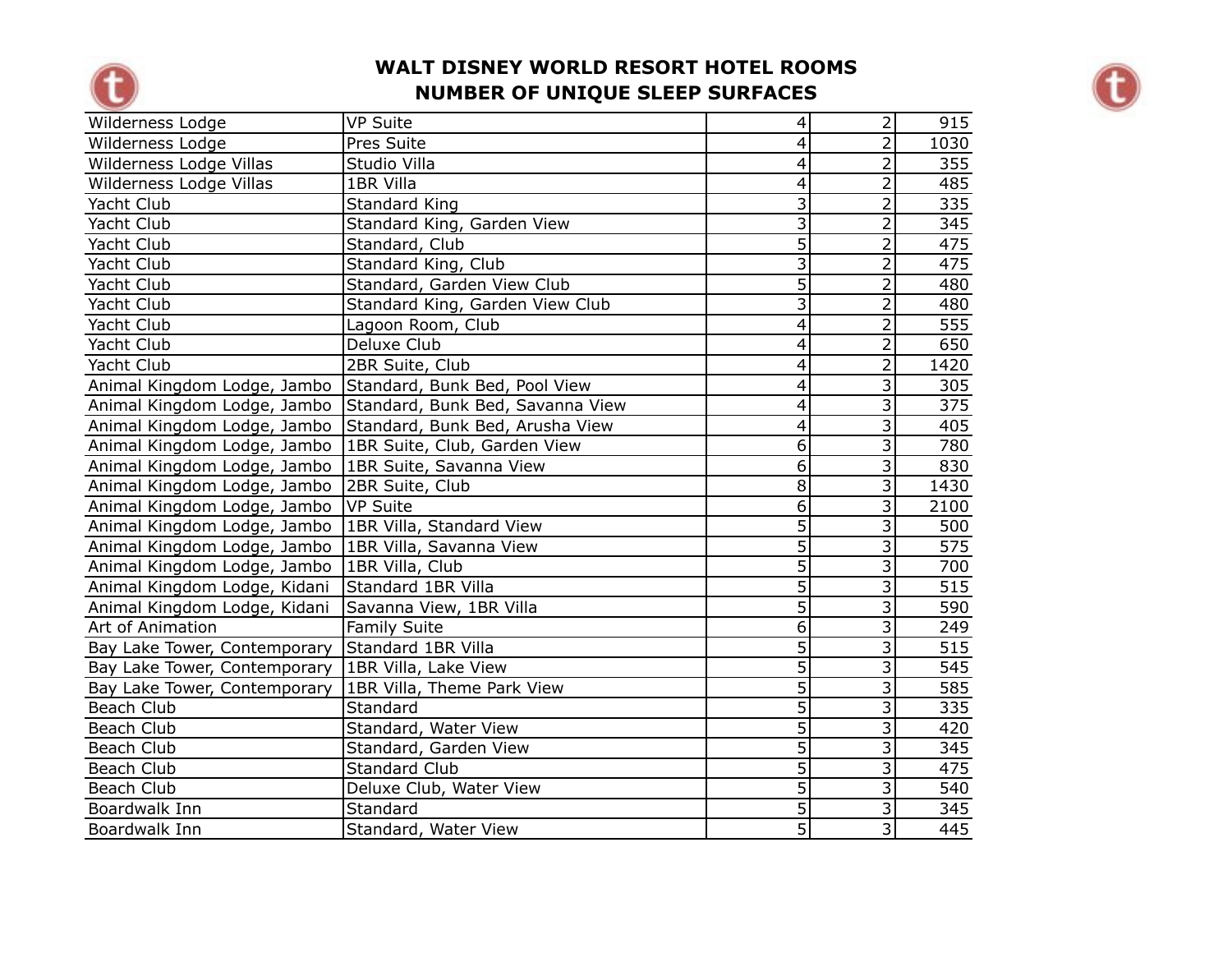



| Boardwalk Inn           | <b>Standard Club</b>               | $\overline{5}$          | $\overline{\mathbf{3}}$   | 500  |
|-------------------------|------------------------------------|-------------------------|---------------------------|------|
| Boardwalk Inn           | Club Deluxe                        | $\overline{6}$          | $\overline{3}$            | 630  |
| Boardwalk Inn           | Pres Suite                         | 6                       | $\overline{3}$            | 2235 |
| Contemporary Resort     | Standard, Garden Wing              | $\overline{5}$          | $\overline{3}$            | 315  |
| Contemporary Resort     | Garden Wing, Garden View           | $\overline{5}$          | 3                         | 365  |
| Contemporary Resort     | Tower, Bay Lake View               | $\overline{5}$          | $\overline{3}$            | 440  |
| Contemporary Resort     | Tower, Theme Park View             | $\overline{5}$          | $\overline{3}$            | 485  |
| Contemporary Resort     | Standard, Club                     | $\overline{5}$          | $\overline{3}$            | 580  |
| Contemporary Resort     | Magic Kingdom View, Club           | 5                       | 3                         | 630  |
| Contemporary Resort     | Garden Wing, King, Hospitality     | $\overline{6}$          | $\overline{\mathbf{3}}$   | 1060 |
| Contemporary Resort     | 1BR Suite, Bay Lake View, Deluxe   | $\overline{6}$          | 3                         | 1580 |
| Contemporary Resort     | 1BR Suite, Theme Park View, Deluxe | $\overline{6}$          | 3                         | 1680 |
| Coronado Springs Resort | Junior Suite                       | $\overline{6}$          | 3                         | 365  |
| <b>Grand Floridian</b>  | Standard Out Bldg, Garden View     | $\overline{5}$          | $\overline{3}$            | 460  |
| <b>Grand Floridian</b>  | Standard Out Bldg, Lagoon View     | $\overline{5}$          | $\overline{3}$            | 515  |
| <b>Grand Floridian</b>  | Standard Out Bldg, Theme Park View | $\overline{5}$          | 3                         | 555  |
| <b>Grand Floridian</b>  | Standard Out Bldg, Club            | $\overline{5}$          | $\overline{3}$            | 570  |
| <b>Grand Floridian</b>  | Standard Main Bldg, Club           | $\overline{5}$          | 3                         | 760  |
| Grand Floridian         | Main Bldg, Club, Theme Park View   | $\overline{5}$          | $\overline{\mathbf{3}}$   | 800  |
| Grand Floridian         | Out Bldg, 1BR Suite, Club          | $\overline{6}$          | $\overline{3}$            | 1190 |
| <b>Grand Floridian</b>  | Sugarloaf Key, 1BR Suite, Club     | $\overline{6}$          | $\overline{3}$            | 1290 |
| <b>Grand Floridian</b>  | Main Bldg, Club, 1BR Suite         | $\overline{\mathbf{4}}$ | $\overline{3}$            | 1410 |
| <b>Grand Floridian</b>  | <b>Disney Suite</b>                | 4                       | $\overline{3}$            | 2240 |
| Grand Floridian         | <b>Grand Suite</b>                 | $\overline{4}$          | $\overline{3}$            | 2285 |
| Old Key West            | 1BR Villa                          | $\overline{5}$          | 3                         | 435  |
| Polynesian              | Standard                           | $\overline{5}$          | 3                         | 405  |
| Polynesian              | Standard, Lagoon View              | $\overline{5}$          | 3                         | 505  |
| Polynesian              | Standard, Theme Park View          | $\overline{5}$          | $\overline{\overline{3}}$ | 545  |
| Polynesian              | Standard, Club, Garden View        | $\overline{5}$          | $\overline{3}$            | 545  |
| Polynesian              | Standard, Club, Lagoon View        | $\overline{5}$          | 3                         | 680  |
| Polynesian              | Standard, Club, Theme Park View    | $\overline{5}$          | $\overline{3}$            | 720  |
| Polynesian              | <b>1BR Princess Suite</b>          | $\overline{5}$          | 3                         | 910  |
| Port Oleans Riverside   | Standard                           | $\overline{5}$          | 3                         | 159  |
| Port Oleans Riverside   | Riverside Water View               | $\overline{5}$          | $\overline{3}$            | 184  |
| Wilderness Lodge        | Bunk Bed, Woods View               | 4                       | $\overline{3}$            | 330  |
| Wilderness Lodge        | Bunk Bed, Courtyard View           | $\overline{4}$          | $\overline{3}$            | 355  |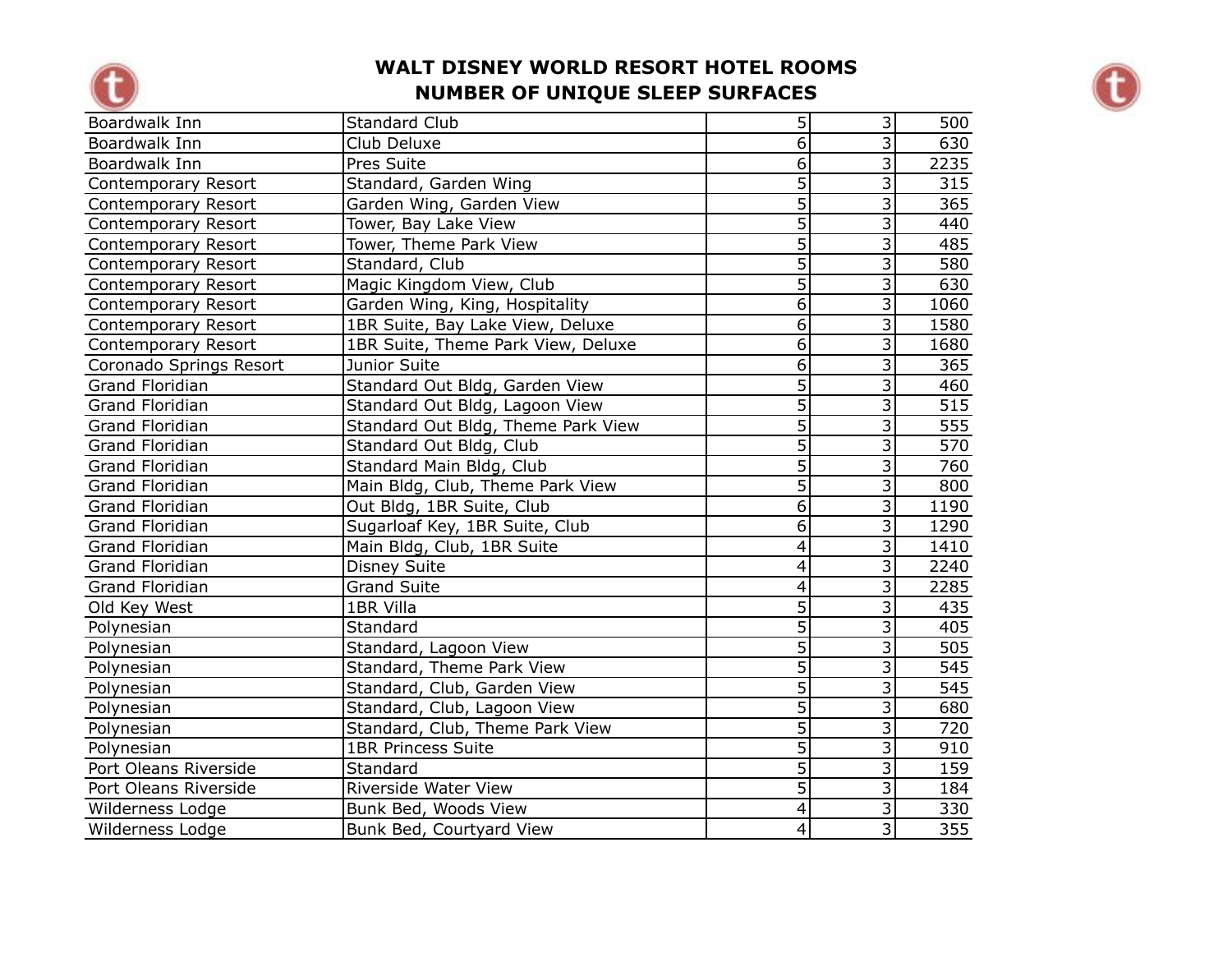



| Wilderness Lodge             | Standard, Club Bunk Bed                   | 4              | 3              | 445  |
|------------------------------|-------------------------------------------|----------------|----------------|------|
| Wilderness Lodge             | Deluxe Club                               | $\overline{6}$ | 3              | 580  |
| Yacht Club                   | Standard                                  | 5              | 3              | 335  |
| Yacht Club                   | Standard, Garden View                     | $\overline{5}$ | 3              | 345  |
| Yacht Club                   | Standard, Water View                      | $\overline{5}$ | 3              | 420  |
| Yacht Club                   | <b>VP Suite</b>                           | $\overline{6}$ | $\overline{3}$ | 1475 |
| Yacht Club                   | Pres Suite                                | $\overline{6}$ | 3              | 1835 |
| Yacht Club                   | <b>Admiral Suite</b>                      | 6              | 3              | 1895 |
| Yacht Club                   | Captain's Suite                           | $\overline{6}$ | $\overline{3}$ | 2035 |
| All Star Music               | <b>Family Suite</b>                       | 6              | 4              | 198  |
| Animal Kingdom Lodge, Jambo  | 2BR Suite, Bunk Bed, Club                 | 8              | 4              | 1430 |
| Animal Kingdom Lodge, Jambo  | Pres. Suite                               | $\overline{8}$ | 4              | 2360 |
| Beach Club                   | 2BR Suite                                 | $\overline{8}$ | 4              | 1375 |
| Beach Club                   | Pres Suite                                | $\overline{6}$ | 4              | 1895 |
| <b>Beach Club Villas</b>     | 2BR Villa                                 | $\overline{8}$ | 4              | 700  |
| Boardwalk Inn                | <b>VP Suite</b>                           | $\overline{6}$ | $\overline{4}$ | 1885 |
| <b>Boardwalk Villas</b>      | 2BR Villa                                 | $\overline{8}$ | 4              | 700  |
| <b>Contemporary Resort</b>   | Garden Wing, 1BR Suite                    | 7              | $\overline{4}$ | 1010 |
| Contemporary Resort          | Garden Wing, Hospitality Suite            | $\overline{6}$ | $\overline{4}$ | 1060 |
| Coronado Springs Resort      | <b>Executive Suite</b>                    | $\overline{6}$ | 4              | 1000 |
| Fort Wilderness              | Cabin                                     | $\overline{6}$ | $\overline{4}$ | 285  |
| <b>Grand Floridian</b>       | Out Bldg, 2BR Suite, Club                 | 8              | 4              | 1840 |
| <b>Grand Floridian</b>       | Sugarloaf Key, 2BR Suite, Club            | $\overline{8}$ | $\overline{4}$ | 1965 |
| Grand Floridian              | Out Bldg 2BR Suite, Club, Theme Park View | $\overline{8}$ | 4              | 2060 |
| <b>Grand Floridian</b>       | Main Bldg, Club, 2BR Suite                | $\overline{6}$ | 4              | 2150 |
| Polynesian                   | 2BR Ambassador Suite                      | $\overline{8}$ | $\overline{4}$ | 1710 |
| Polynesian                   | King Kamehameha Suite                     | $\overline{8}$ | 4              | 2275 |
| Saratoga Springs             | 2BR Villa                                 | $\overline{8}$ | 4              | 595  |
| Wilderness Lodge Villas      | 2BR Villa                                 | $\overline{8}$ | $\overline{4}$ | 710  |
| Yacht Club                   | 2BR Suite, Turret Club                    | $\overline{8}$ | 4              | 1375 |
| Animal Kingdom Lodge, Kidani | Standard 2BR Villa                        | 9              | 5              | 715  |
| Animal Kingdom Lodge, Kidani | Savanna View 2BR Villa                    | 9              | 5              | 790  |
| Bay Lake Tower, Contemporary | Standard 2BR Villa                        | 9              | $\overline{5}$ | 700  |
| Bay Lake Tower, Contemporary | 2BR Villa, Lake View                      | $\overline{9}$ | $\overline{5}$ | 730  |
| Bay Lake Tower, Contemporary | 2BR Villa, Theme Park View                | $\overline{9}$ | 5              | 810  |
| Boardwalk Inn                | 2BR Suite, Accessible                     | 6 <sup>1</sup> | 5              | 1385 |